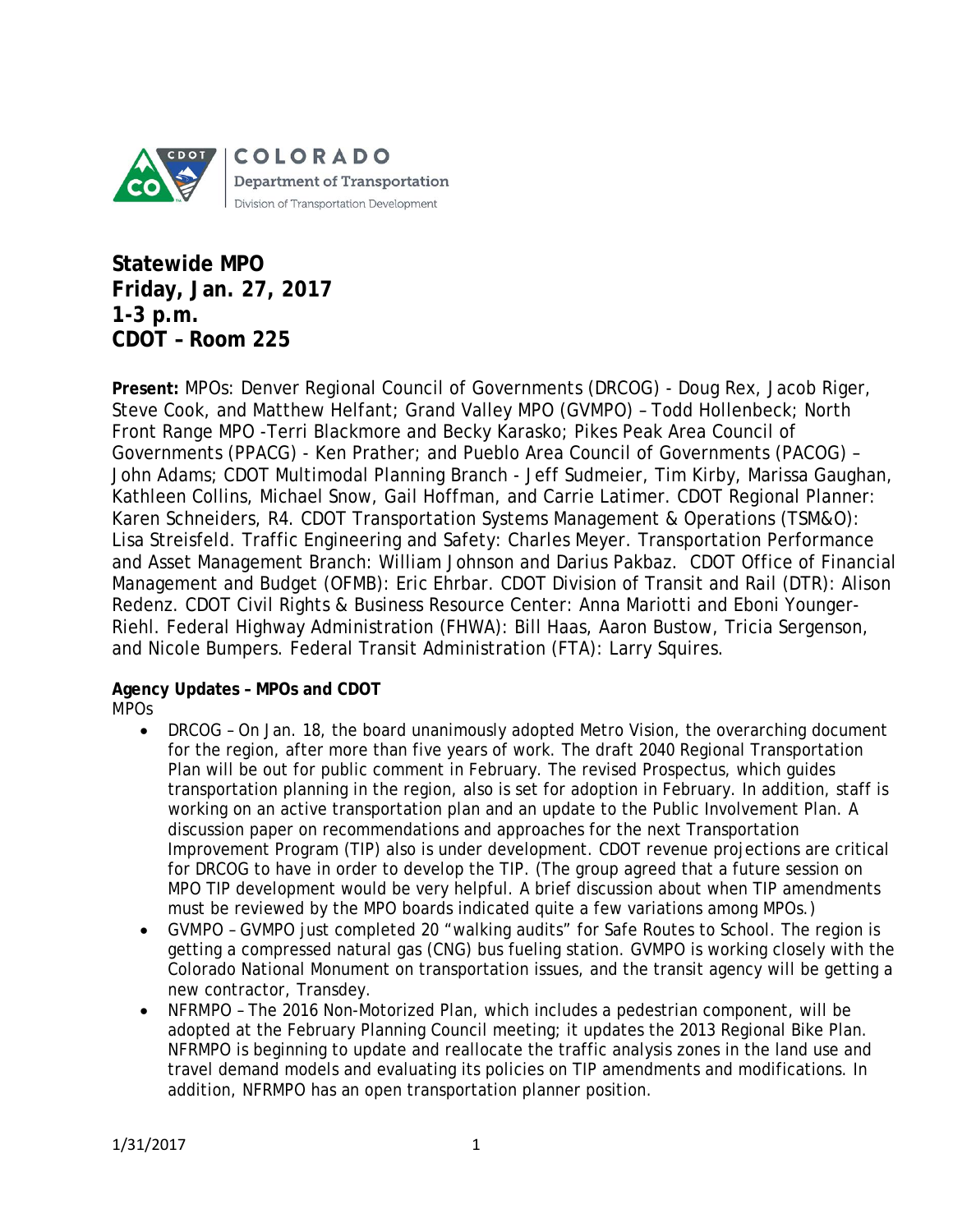- *PPACG* PPACG continues to work with UrbanSim Cloud Platform, a population/employment forecasting program. PPACG is at about the same point in development the next long-range plan and TIP as the other MPOs.
- *PACOG* Scott Hobson now works exclusively for the City of Pueblo as the assistant city manager for community investment, not the MPO. A bill in the state legislature would extend the authority of the Southwest Chief Commission to also consider how to provide passenger rail to northern Colorado and rename it the Northwest Rail Commission. Both Burlington Northern Santa Fe and Union Pacific would belong to this commission, as well as all four Front Range MPOs: NFRMPO, DRCOG, PPACG, and PACOG. Amtrak would be a non-voting member of the commission.

## *CDOT*

- CDOT hopes to get a subcommittee of STAC together soon to delve deeper into revenue projections. The next step is for the Multimodal Planning Branch to meet with OFMB and Peter Mills of Perrin Thorau & Associates to find out what has been done and what shareholder input will be needed.
- CDOT is hoping to have another statewide transportation plan ready for Transportation Commission adoption in February 2019.
- In addition, the Multimodal Planning Branch has been awarded some funds from FHWA to organize a peer exchange about scenario planning; the first meeting to get ready for this Traffic Technology Transfer workshop will take place next week. The workshop will be in either April or May of this year.

## **Final Statewide and Metropolitan Planning Rules – FHWA and FTA**

- Aaron Bustow of FHWA distributed copies of 23 Code of Federal Regulations (CFR) 450 dealing with Planning Assistance and Standards. The regulations cover statewide and nonmetropolitan transportation planning programming, and metropolitan transportation planning and programming.
- Aaron color coded the regulations to indicate which parts of the Code are new, which parts have been changed, and which are specific changes.
- The group discussed the changes as much as time allowed.
- Aaron said he will send out the regulations once he has cleaned up errors in color coding.

## **Safety Target Setting – Charles Meyer**

- The five safety performance measures required by federal law and regulation are: number and rate of fatalities and serious injuries, and number of non-motorized fatalities and serious injuries. The rate of serious injuries and fatalities is figured on 100 million vehicle miles traveled.
- CDOT has until July 2017 to submit safety targets to FHWA.
- Safety data collected from within each MPO was distributed to each MPO.
- If CDOT doesn't meet its safety targets, the penalty is that a certain amount of federal safety money must be used to implement safety strategies.

#### **Title VI and Americans with Disabilities Act (ADA) Transition – Eboni Younger-Riehl and Anna Mariotti**

- As a steward of federal funds, CDOT must monitor MPOs in Colorado for their compliance with Title VI of the Civil Rights Act of 1964. MPOs are subject to the Title VI program requirements of the FTA and FHWA.
- To comply with ADA requirements, CDOT has completed an inventory all 20,000 curb cuts on state highways throughout the state to determine conformance with standards. The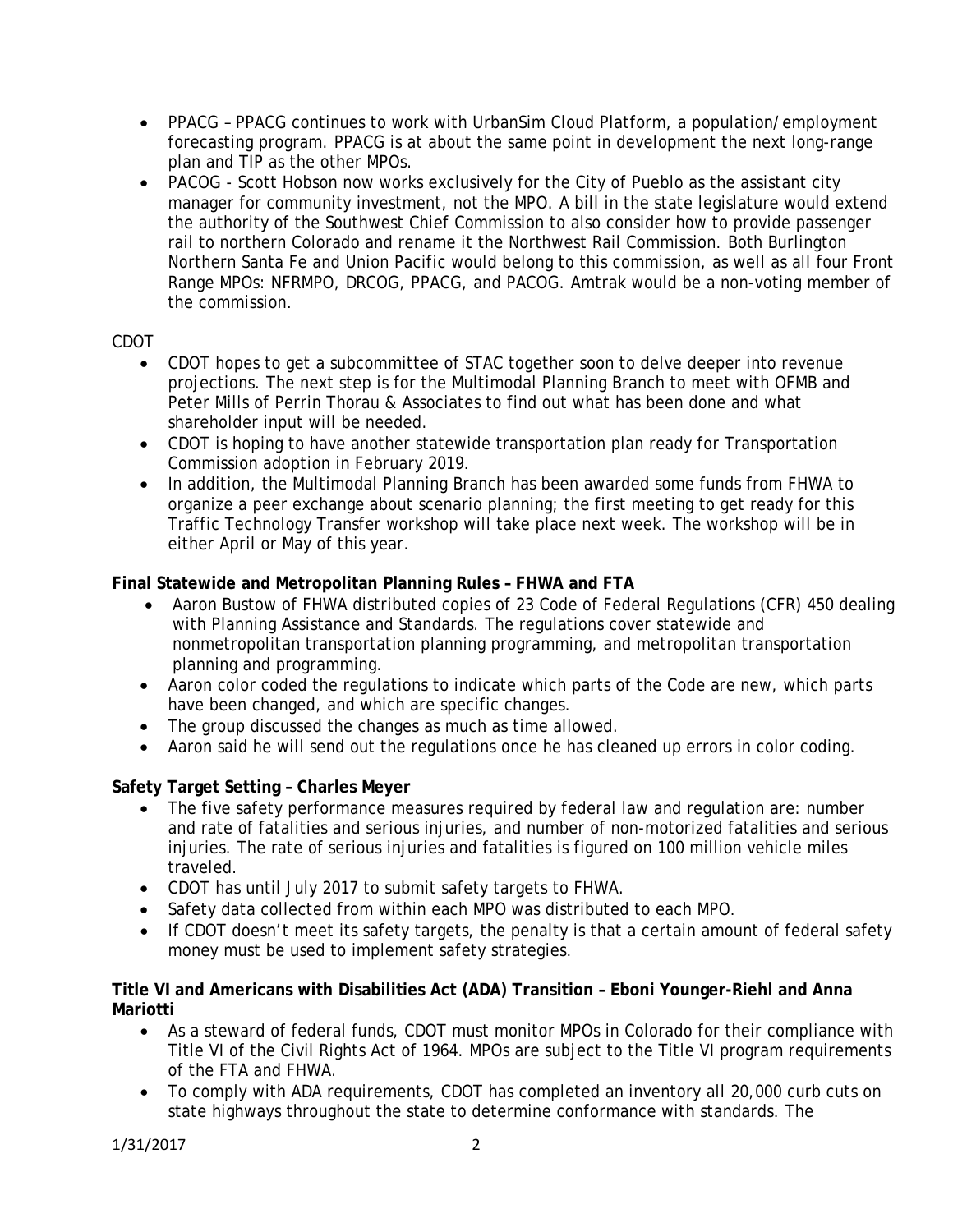Transportation Commission has approved a budget of \$85 million over the next five years to obtain full compliance (approximately \$13.5 million is anticipated to be spent or encumbered in the next 18 months).

- MPOs must evaluate their own ADA compliance factors. Once CDOT has completed their transition plan submission, there are plans to provide additional assistance and guidance to MPOs regarding ADA requirements.
- It was requested that Civil Rights & Business Resource Center visit each MPO to further discuss Title VI programs and compliance. It's also possible that Title VI (as well as ADA) information could be provided in a webinar.
- A checklist was distributed for MPOs to use in attaining Title VI compliance.

# **Accelerated Innovation Deployment (AID) Grant Funding – Lisa Streisfeld and Tricia Sergeson**

- Due to a lack of time, attenders were referred to the information in that day's STAC packet. They were assured that the five-page application form is not onerous to fill out.
- Under the FAST Act, the most recent transportation authorization bill, FHWA is encouraging applications that maximize the benefits of infrastructure investments by addressing congestion and improving highway facilities operations.
- Two applications may be submitted each year from each state, one for a state project and one for a local agency-sponsored project. CDOT would like local agency applications to be submitted by Feb. 28 for FY 2017. Local agencies may be tribal governments, MPOs, and local governments.
- In FY 2016, CDOT was awarded \$1 million for I-25 Managed Motorways Project; in FY 2017, CDOT is preparing to submit an application for *E-Construction*; and in FY 2018, CDOT will be applying for funding for the I-25 Risk and Resiliency Project.
- For FY 2016-2020, \$10 million is available nationally on a competitive basis.

## **Memorandum of Agreement (MOA) Follow-up – Marissa Gaughan**

- The final Memorandum of Agreement template was distributed. This template can be used for the MPOs to draft their own agreements with CDOT on how they will cooperatively carry out transportation planning and programming, including activities related to transportation system performance.
- Each MPO probably will want to draft its own Implementation Guidance to accompany the MOA. An Implementation Guidance outline was included in the final MOA template that was distributed at the meeting.
- At least one MPO board will not approve the template without knowing what is in the Implementation Guidance, which is cited throughout the document.
- Marissa urged the MPOs to begin working with their DTD planning liaisons and regional planners on the Implementation Guidance and on drafting the MOAs.

## **TIP and STIP Process Discussion – Alison Redenz**

- DTR is about to have discussions with transit providers, CDOT Region planners, and the MPOs on developing a standardized, yet fluid, process for getting projects in the MPO TIPs and the STIP and other issues.
- DTR had planned to begin this discussion at the January Statewide Plan Team meeting, but the effort is halted for a bit while DTR discusses internal processes to adhere to FTA guidelines.
- Discussions will resume next month with the next Statewide Plan Team meeting.

## **Performance Measure Rules – William Johnson**

1/31/2017 3